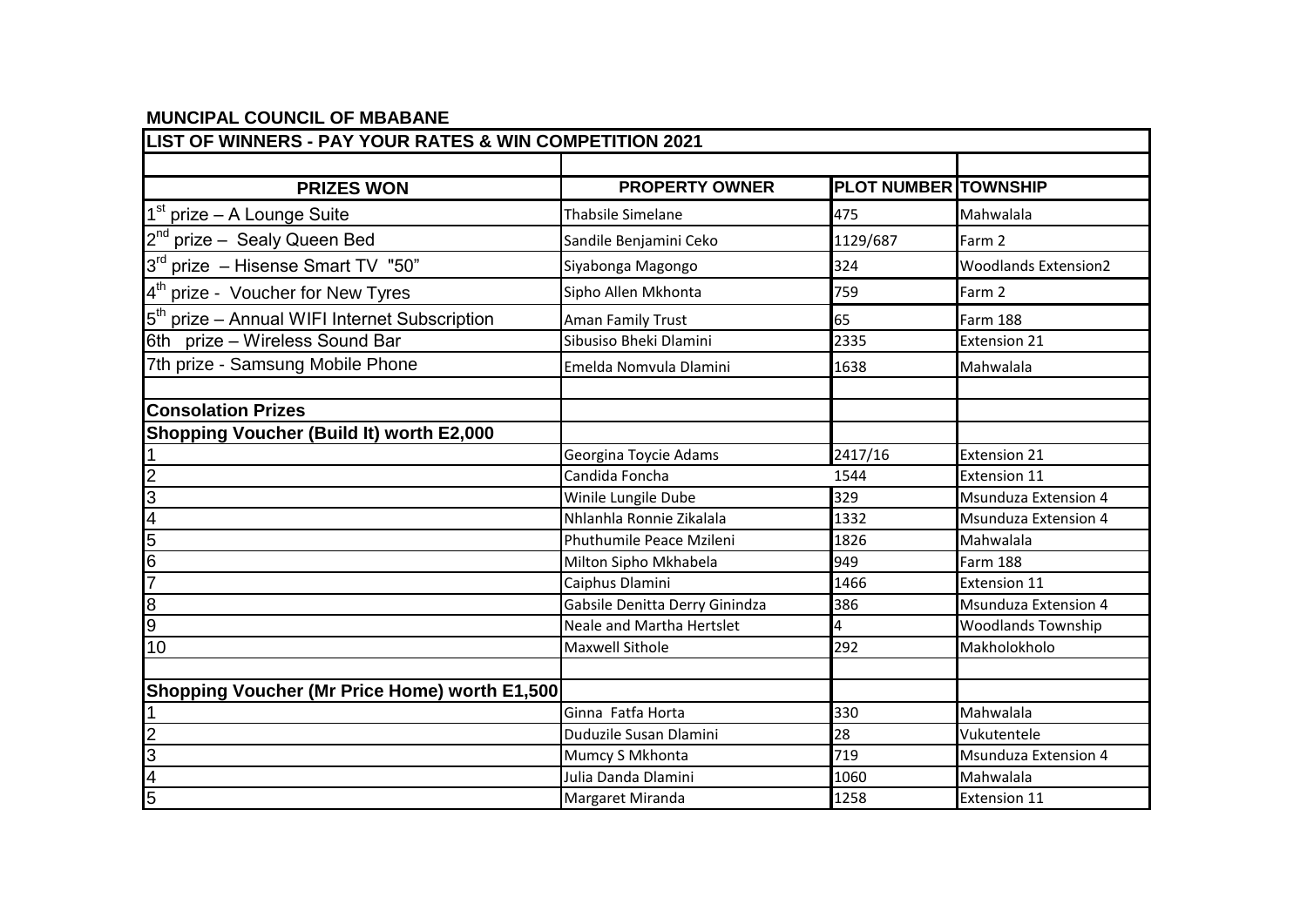| 6                                         | Tawonga Kalua                   | 142            | <b>Woodlands Extension 1</b> |  |
|-------------------------------------------|---------------------------------|----------------|------------------------------|--|
| 17                                        | Harriet Sizakele Vilakati       | 2373           | <b>Extension 21</b>          |  |
| $\overline{8}$                            | Makhosanana Fortunate Simelane  | 1414           | Extension 11                 |  |
| 9                                         | Zibuse Michael Dlamini          | 67             | <b>Farm 188</b>              |  |
| 10                                        | Henry Dumsani Lewis             | 745            | Farm 2                       |  |
|                                           |                                 |                |                              |  |
| Grocery Voucher (Pick n Pay) worth E1000  |                                 |                |                              |  |
|                                           | David F. Dlamini                | 115            | Farm 1117                    |  |
| $\overline{2}$                            | Mavis Nkambule                  | 1459           | <b>Msunduza Extension 4</b>  |  |
| 3                                         | Nondumiso Maphalala             | 1480           | <b>Msunduza Extension 4</b>  |  |
| $\overline{4}$                            | Ntombifuthi Patience Gwebu      | 2673           | Mahwalala                    |  |
| $\overline{5}$                            | <b>Indica Trust</b>             | 39             | <b>Bon Accord</b>            |  |
| $\overline{6}$                            | Shirley Charmaine Kenny Trust   | 2499           | Extension 11                 |  |
|                                           | Absalom Vusani Mamba            | 26             | <b>Farm 188</b>              |  |
| 8                                         | Phumzile Winfridah Nyoni        | 72/26          | Sidwashini South             |  |
| 9                                         | Johannes Mandla Msibi           | 1683           | Mahwalala                    |  |
| 10                                        | Victor Collin Rodrigues         | 94             | Nkwalini                     |  |
|                                           |                                 |                |                              |  |
| <b>Grocery Voucher (Spar) worth E1000</b> |                                 |                |                              |  |
|                                           | Sabelo Ernest Sukati            | 2746           | <b>Extension 25</b>          |  |
| $\overline{2}$                            | Siphiwo & Zamandulo Simelane    | 1011/525       | Farm 2                       |  |
| 3                                         | Phumzile Prudence Mndzebele     | 1029/91        | Farm 2                       |  |
| 4                                         | David Beeton Litchfield         | 21             | Entabeni Extension 1         |  |
| 5                                         | Nozipho Ntombikayise Zulu       | 151            | Msunduza Township            |  |
| 6                                         | Dudu Mthembu                    | 321            | <b>Msunduza Extension 4</b>  |  |
|                                           | Thomas Dodane Nkambule          | 531            | Mahwalala                    |  |
| 8                                         | Mnikwambi John Dlamini          | 360            | Nkwalini                     |  |
| l9                                        | Moongyuni Yi                    | 38             | Lomkiri                      |  |
| 10                                        | Siphiwe Patricia Mlangeni       | 2820           | <b>Extension 25</b>          |  |
|                                           |                                 |                |                              |  |
| <b>Fuel Voucher worth E700</b>            |                                 |                |                              |  |
| 1                                         | Ntombifuthi Thulile Nhlengethwa | 72             | <b>Woodlands Extension 1</b> |  |
| 2                                         | Nomfundo Tholakele Dlamini      | 143            | <b>Woodlands Extension 1</b> |  |
| l3                                        | Mangaliso Mncedisi Dlamini      | $\overline{2}$ | <b>Born Accord</b>           |  |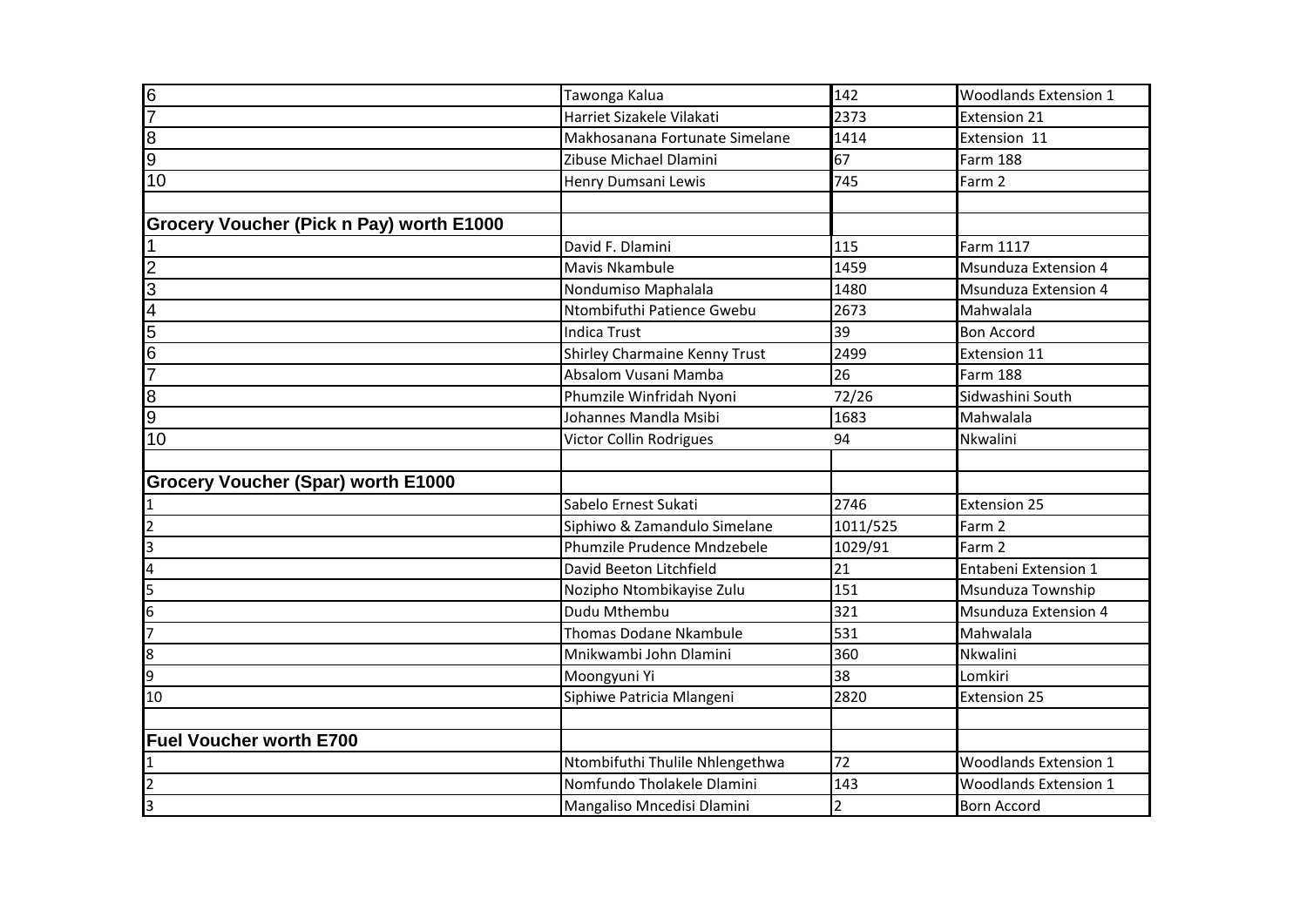| 10<br>Grocery Voucher (Pick n Pay) worth E500 | <b>Wendy Drummond</b><br>Winitsky Family Trust<br>Nokuthula Trusty Simelane<br>Thabsile Thembi Dlamini<br>Cathrine Ntombemhlophe Bhembe<br>Elsie Dlamini<br><b>DDM Family Trust</b><br>Ncamsile Patricia Zwane | 293<br>1403/786<br>2169<br>146<br>1923<br>1716<br>891 | <b>Msunduza Extension 4</b><br>Farm 188<br><b>Extension 5</b><br>Makholokholo<br><b>Msunduza Extension 4</b><br>Extension 13<br>Farm 188 |
|-----------------------------------------------|----------------------------------------------------------------------------------------------------------------------------------------------------------------------------------------------------------------|-------------------------------------------------------|------------------------------------------------------------------------------------------------------------------------------------------|
|                                               |                                                                                                                                                                                                                |                                                       |                                                                                                                                          |
|                                               |                                                                                                                                                                                                                |                                                       |                                                                                                                                          |
|                                               |                                                                                                                                                                                                                |                                                       |                                                                                                                                          |
|                                               |                                                                                                                                                                                                                |                                                       |                                                                                                                                          |
|                                               |                                                                                                                                                                                                                |                                                       |                                                                                                                                          |
|                                               |                                                                                                                                                                                                                |                                                       |                                                                                                                                          |
|                                               |                                                                                                                                                                                                                |                                                       |                                                                                                                                          |
|                                               |                                                                                                                                                                                                                |                                                       |                                                                                                                                          |
|                                               |                                                                                                                                                                                                                | 2729                                                  | Extension 25                                                                                                                             |
|                                               | Ndumiso & Nolwazi N. Dlamini                                                                                                                                                                                   | 19                                                    | <b>Born Accord</b>                                                                                                                       |
|                                               | Nonhlanhla Nompumelelo Dlamini                                                                                                                                                                                 | 1670                                                  | Extension 13                                                                                                                             |
|                                               | Barnabas Sibusiso Dlamini (Estate)                                                                                                                                                                             | 2597                                                  | Extension 11                                                                                                                             |
|                                               | Ncamsile Eunice Vilakati                                                                                                                                                                                       | 72/34                                                 | Sidwashini South                                                                                                                         |
|                                               | NokukhanyaT.H Maphanga                                                                                                                                                                                         | 2941                                                  | Extension 21                                                                                                                             |
|                                               | Roland X. Dlamini                                                                                                                                                                                              | 1081                                                  | Mahwalala                                                                                                                                |
|                                               | Lindelwa Maseko                                                                                                                                                                                                | 1707                                                  | Extension 13                                                                                                                             |
| 10                                            | Felton Thokozani Mhlongo                                                                                                                                                                                       | 402                                                   | Mahwalala                                                                                                                                |
| Grocery Voucher (Spar) worth E500             |                                                                                                                                                                                                                |                                                       |                                                                                                                                          |
|                                               | <b>Mgongoloti Family Trust</b>                                                                                                                                                                                 | 2178                                                  | Extension 14                                                                                                                             |
|                                               | Lindiwe Precious Hlophe                                                                                                                                                                                        | 1294                                                  | Msunduza Extension 4                                                                                                                     |
|                                               | Mxolisi & Khangezile Fakudze                                                                                                                                                                                   | 34                                                    | Lomkiri                                                                                                                                  |
|                                               | Pertunia Winile Mnisi                                                                                                                                                                                          | 1215                                                  | Msunduza Extension 4                                                                                                                     |
|                                               | Nontsikelelo Ruth Maseko                                                                                                                                                                                       | 40                                                    | <b>Woodlands Extension 1</b>                                                                                                             |
|                                               | Tom Lin                                                                                                                                                                                                        | 1134/1030                                             | Farm 2                                                                                                                                   |
|                                               | Zandile Mary Dlamini                                                                                                                                                                                           | 1361                                                  | Extension 11                                                                                                                             |
|                                               | Gladys Bethusile Shongwe                                                                                                                                                                                       | 213                                                   | Makholokholo                                                                                                                             |
|                                               | Lindiwe Nzuza                                                                                                                                                                                                  | 693                                                   | Farm 2                                                                                                                                   |
|                                               | Anthony Steven Marshack                                                                                                                                                                                        | 1131/305                                              | Farm 188                                                                                                                                 |
| 10                                            |                                                                                                                                                                                                                |                                                       |                                                                                                                                          |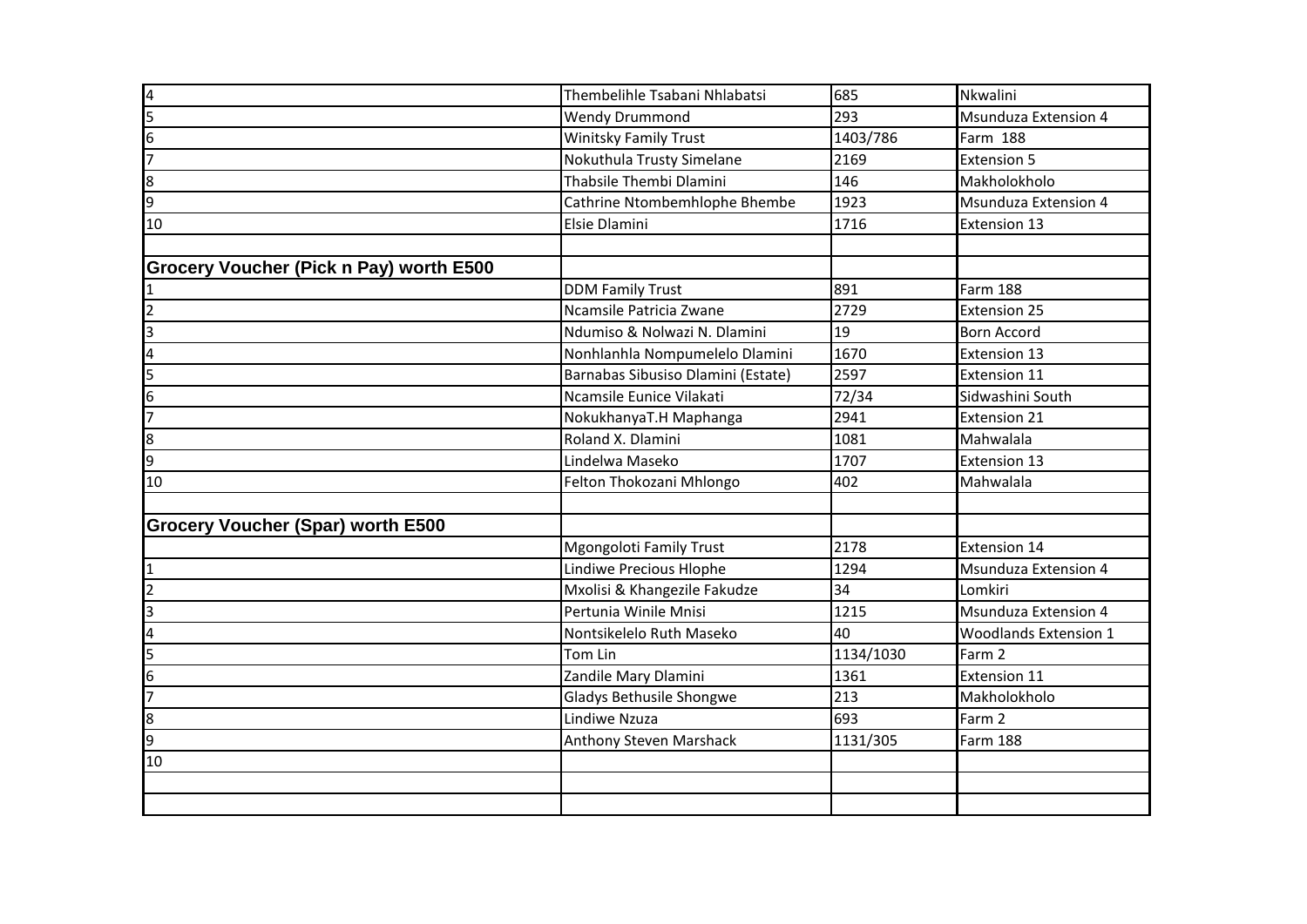| <b>Meat Vouchers worth E500</b>               |                                   |              |                             |
|-----------------------------------------------|-----------------------------------|--------------|-----------------------------|
|                                               | Nhlanhla & Zanele Nxumalo         | 702          | <b>Mbabane Extension 4</b>  |
|                                               | Nontokozo Nosipho Magagula        | 1558         | Mahwalala                   |
|                                               | Sicelo N. & Sebenzile Dlamini     | 25           | Malunge                     |
|                                               | Nkosinathi Hamfree Dlamini        | 88           | Sidwashini South Township   |
|                                               | Nonsikelelo Nolwazi Ndlangamandla | 1848         | Mahwalala                   |
|                                               | Nomthandazo Rebecca Mhlanga       | 12           | Lomkiri                     |
|                                               | Lindiwe Mary Mamba                | 7/2180       | Extension 14                |
|                                               | Sidumo Valentine Mdladla          | 97           | Farm 75                     |
|                                               | <b>Mncedisi Howard Bhembe</b>     | 1109/1065    | Farm2                       |
| 10                                            | Kate P. Mayuso                    | 867          | <b>Mbabane Township</b>     |
| <b>Braai Set (Council Branded) worth E900</b> |                                   |              |                             |
|                                               | Thulisile Gladys Kunene           | $\mathbf{1}$ | <b>Born Accord</b>          |
|                                               | Cebsile Sithembile Dlamini        | 2553         | <b>Farm 188</b>             |
|                                               | Phila Lwazi Thwala                | 1782         | Mahwalala                   |
|                                               | Iaon Christopher Morgan           | 1270/226     | <b>Farm 188</b>             |
|                                               | Mduduzi Deffer Mthembu            | 2811         | <b>Extension 25</b>         |
|                                               | Ndumiso Comfort Mamba             | 1047         | Farm 188                    |
|                                               | Mafikizolo Nkambule               | 1453         | <b>Msunduza Extension 4</b> |
|                                               | Joy Mary Farrell                  | 103          | Farm 2                      |
|                                               | Amos Mbongeni Ngwenya             | 2242         | Mahwalala                   |
| 10                                            | Almor Simoes De Oliveira          | 497/3        | <b>Extension 2</b>          |
| 11                                            | Steven V shongwe                  | 2435         | <b>Extension 23</b>         |
| 12                                            | The Mokoena Family Trust          | 1328         | Extension 11                |
| 13                                            | <b>Busisiwe Glory Matsebula</b>   | 492          | <b>Msunduza Extension 4</b> |
| 14                                            | <b>Green cross Pharmacy</b>       | 597          | <b>Farm 188</b>             |
| 15                                            | Mfanzile Richman Hadzebe          | 1309         | <b>Msunduza Extension 4</b> |
| 16                                            | Senanele Mpendulo Shabangu        | 927          | Mahwalala                   |
| 17                                            | Anthony Brian Cavan               | 2288         | Extension 21                |
| 18                                            | Victor Mfana Gamedze (Estate)     | H            | Farm 2                      |
| 19                                            | Johannes Vuyisile Mazibuko        | 1745         | Extension 13                |
| 20                                            | Sibongile Ellen Simelane          | 640          | Mahwalala                   |